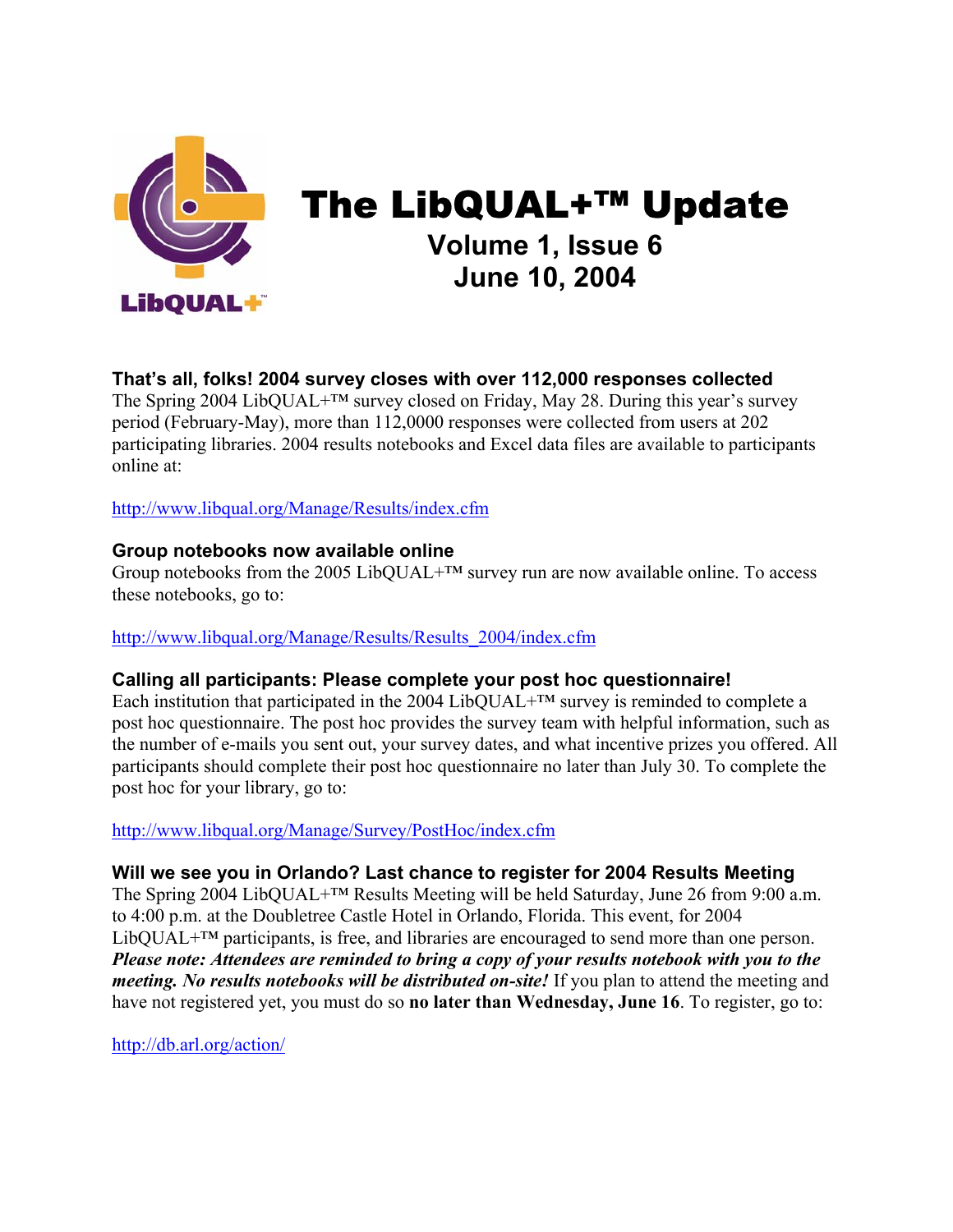#### **International Results Meeting will be held July 7 in Brighton, England**

The results workshop for international participants will be held on Wednesday, July 7 at the Old Ship Hotel in Brighton, England. This workshop will run from 9:30 a.m. to 5:30 p.m. *Please note: Attendees are reminded to bring a copy of your results notebook with you to the meeting. No results notebooks will be distributed on-site!* If you plan to attend the meeting and have not registered yet, you must do so **no later than Wednesday, June 23**. To register, go to:

### <http://db.arl.org/uk>

### **Australia participates in the 2004 survey in a big way**

A first-time participating institution from Australia, the University of Technology in Sydney, gathered more survey responses than any other LibQUAL+™ participant in 2004: over 3,200! Three other institutions collected more than 2,000 responses each, and another 28 institutions collected more than a thousand responses from their users. The LibQUAL+™ team hopes to follow up with these institutions to see if there are "best practices" to be shared with future participants.

#### **LibQUAL+™ on the web: Check out these great participant web sites**

Many LibQUAL $+^{TM}$  participants have used the web as a way to answer frequently asked questions about the survey, provide information to users, and disseminate results to the campus community. Below are just a few of the interesting LibQUAL+™-related web sites we've seen that might spark some ideas for your next survey:

- **University of Puget Sound** [http://library.ups.edu/Libqual/libqual\\_intro.htm](http://library.ups.edu/Libqual/libqual_intro.htm)
- **McGill University**  <http://www.library.mcgill.ca/LibQUAL/>
- **Louisiana State**  <http://www.lib.lsu.edu/libqual/results>

## **Two Process Management workshops will be held June 28 in Orlando**

Two sessions of the popular "LibQUAL+™: Process Management" workshop will be offered on Monday, June 28 at the Sheraton World Resort Hotel in Orlando. These workshops are intended for libraries that have not previously participated in the survey and are considering participation in 2005. There is a \$50 per person registration fee. To register for these workshops, go to:

Morning session (9:00 a.m. - 12:00 p.m.) <http://db.arl.org/procesAM/>

Afternoon session (1:00 p.m. - 4:00 p.m.) <http://db.arl.org/procesPM/>